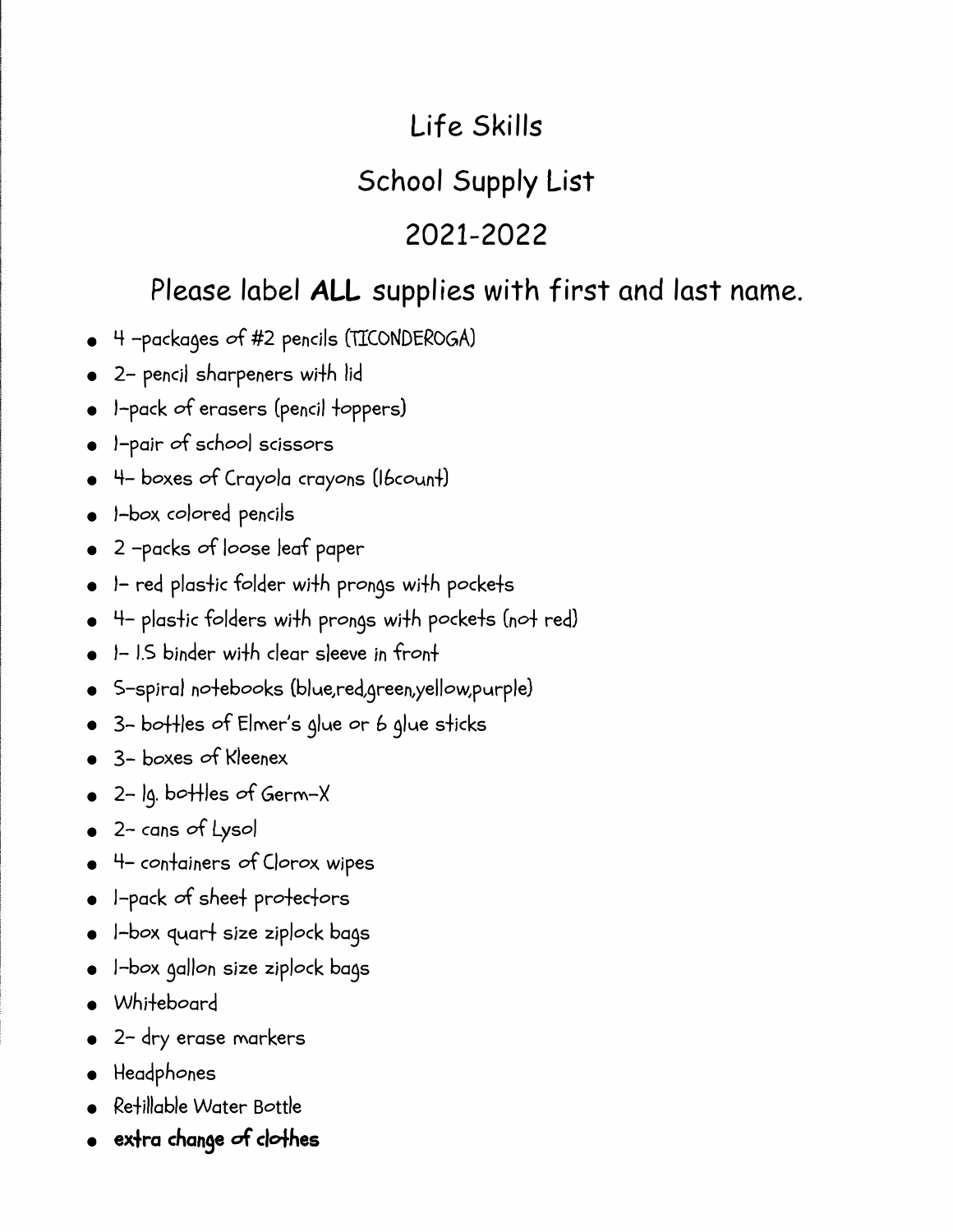## **Perfecfo Mancha Elemenfary**

## **2021-2022**

# First Grade School Supply List

- 4 -packages of #2 pencils (TICONDEROGA)
- 1- school box
- 2- pencil sharpeners with lid
- 1-pack of erasers (pencil toppers)
- 1-pair of school scissors
- 2- boxes of Crayola crayons (16count)
- 1-box colored pencils
- 1-box of markers
- 1 -packs of loose leaf paper
- 1- Mead primary journals (picture space on top)
- 2- plastic folders with prongs with pockets
- 5-spiral notebooks (blue,red,green,yellow,black)
- 3- bottles of Elmer's glue or 6 glue sticks
- 1- pack of small paper plates (paper only)
- 3- boxes of Kleenex
- 2- lg. bottles of Germ-X
- 3- cans of Lysol
- 1-1 1/<sub>2</sub> inch 3 ring binder (front clear sleeve)
- 4- containers of Clorox wipes
- 1-box quart size ziplock bags
- 1-box gallon size ziplock bags
- whiteboard
- 2- dry erase markers
- Headphones
- Refillable Water Bottle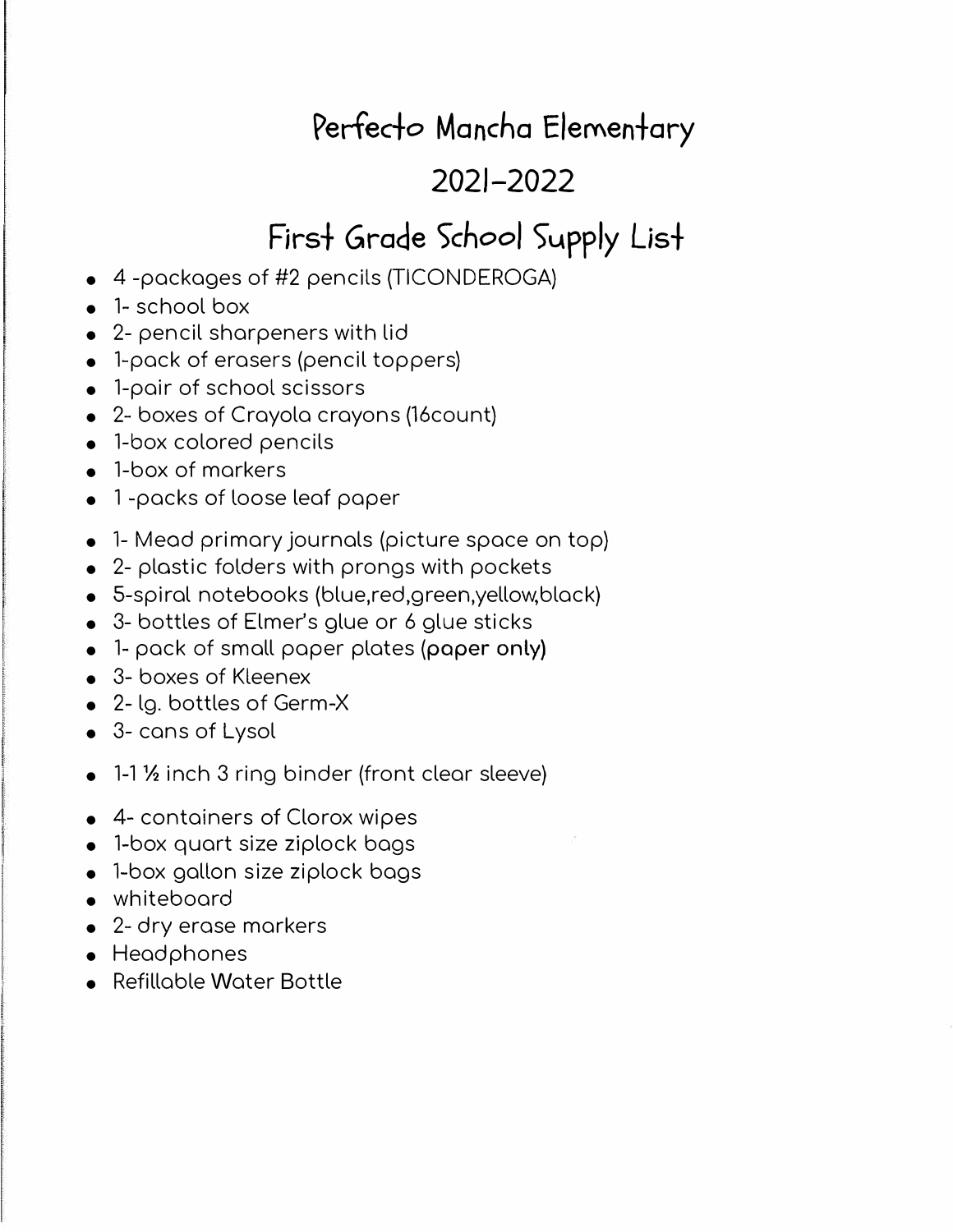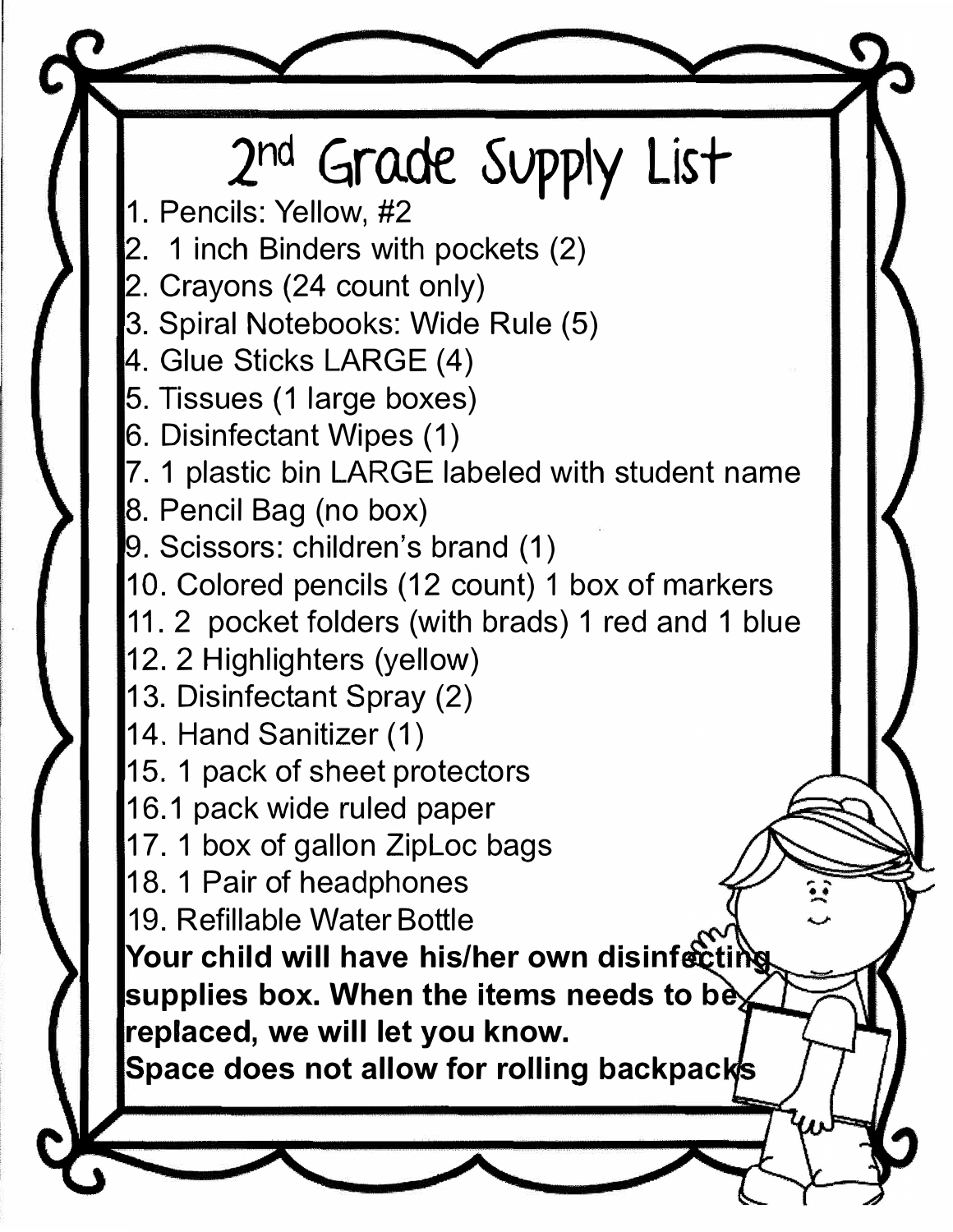## **Perfecto Mancha Elementary School Supply List 2021-2022 rd Grade**

- Spiral Subject Notebooks 70 sheets
- 2 Pocket Folders
- packs of Ticonderoga Pencils-10 count each
- 2 bottle of Elmer's WHITE glue
- box Crayola Markers
- box Crayola Crayons
- pencil sharpeners
- large pink erasers
- yellow highlighters
- pair of scissors
- Containers of Clorox Wipes
- Bottles of hand sanitizer
- 2 boxes of Ziploc Plastic Bags (1 quart, 1 Gallon)
- boxes of Kleenex tissue
- 2 clear view 1.5 inch binders
- set of headphones to use in computer

lab

Refillable Water Bottle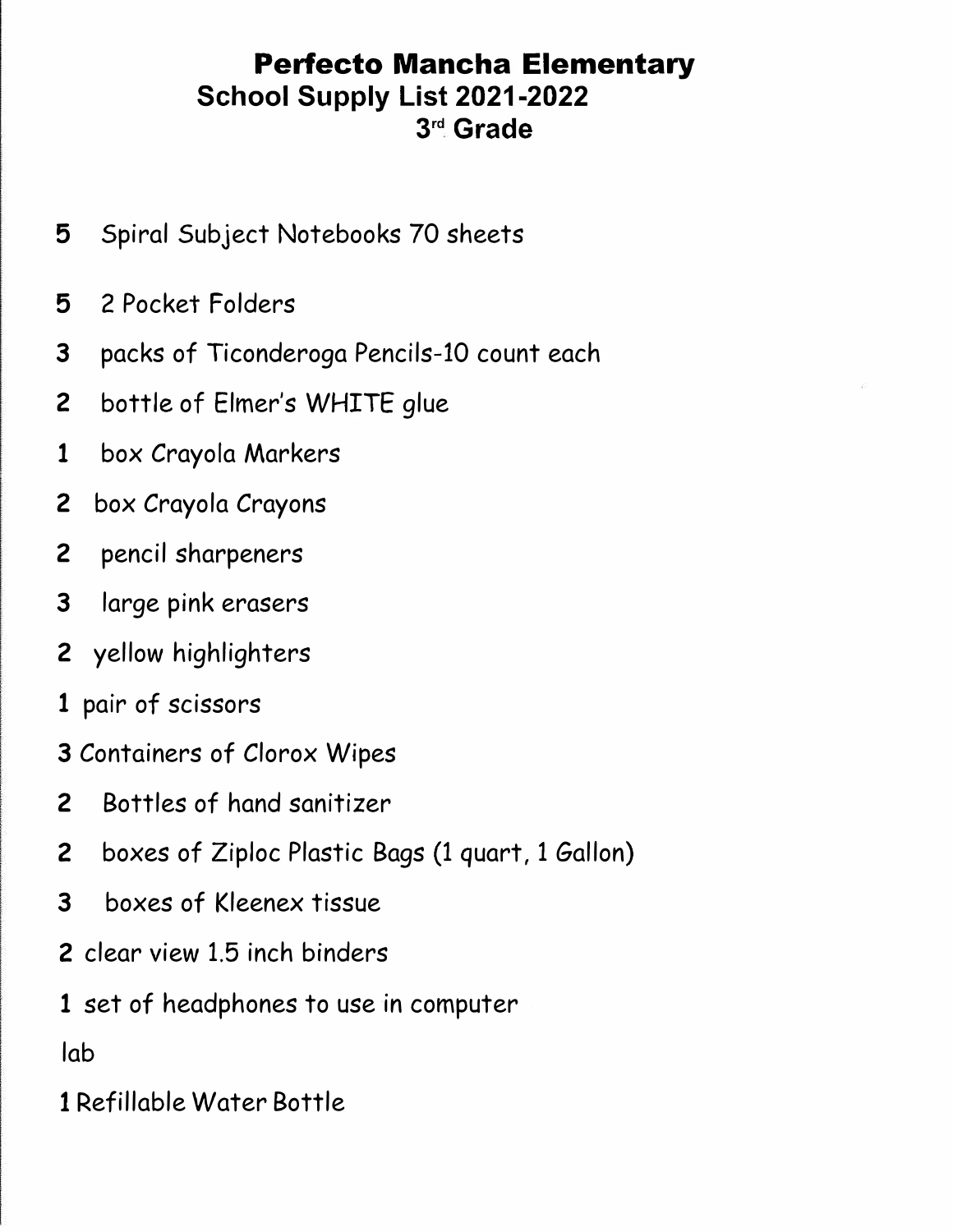## Fourth grade Supply List

### 2021-2022

Please label all supplies wlfh -firs+ and las+ name. Keep In mind +ha+ *+he* **s1.1pplies are for** *+he whole* **year.** 

- I backpack
- 2-3 rin9 pencil pouch
- 4 -packa9es of #2 pencils Qfy:24
- 2- pencil sharpeners wifh lid
- I- pack of erasers (pencil foppers)
- I- 3-pack of erasers (pink paper matte medium)
- I- pair of *school* scissors
- I- box of Crayola crayons
- I Color Peneils
- I -pack of loose leaf paper
- 3- red plasfic folder wifh pron9s
- 8- spiral nofebooks (I of *each* color)
- 2- 4 pack 9lue sficks (all purpose)
- 3- boxes of Kleenex
- I- **19.** bo+fle of Germ-X (Sboz.)
- I- can of Lysol
- 3- confainers of Clorox wipes
- I-pack of shee+ profecfors
- 2-pack of S tab dividers
- I-box snack size ziplock ba9s
- I-box 9allon size ziplock ba9s
- I-box quart size ziplock bags
- $\bullet$  2  $1\frac{1}{2}$  in Binder
- I I Pk9. Color Markers
- I I Pk9. Color Pens (Assor+ed Colors)
- I Highlighters
- I Pk9. of Red pens
- 1- Refillable Water Bottle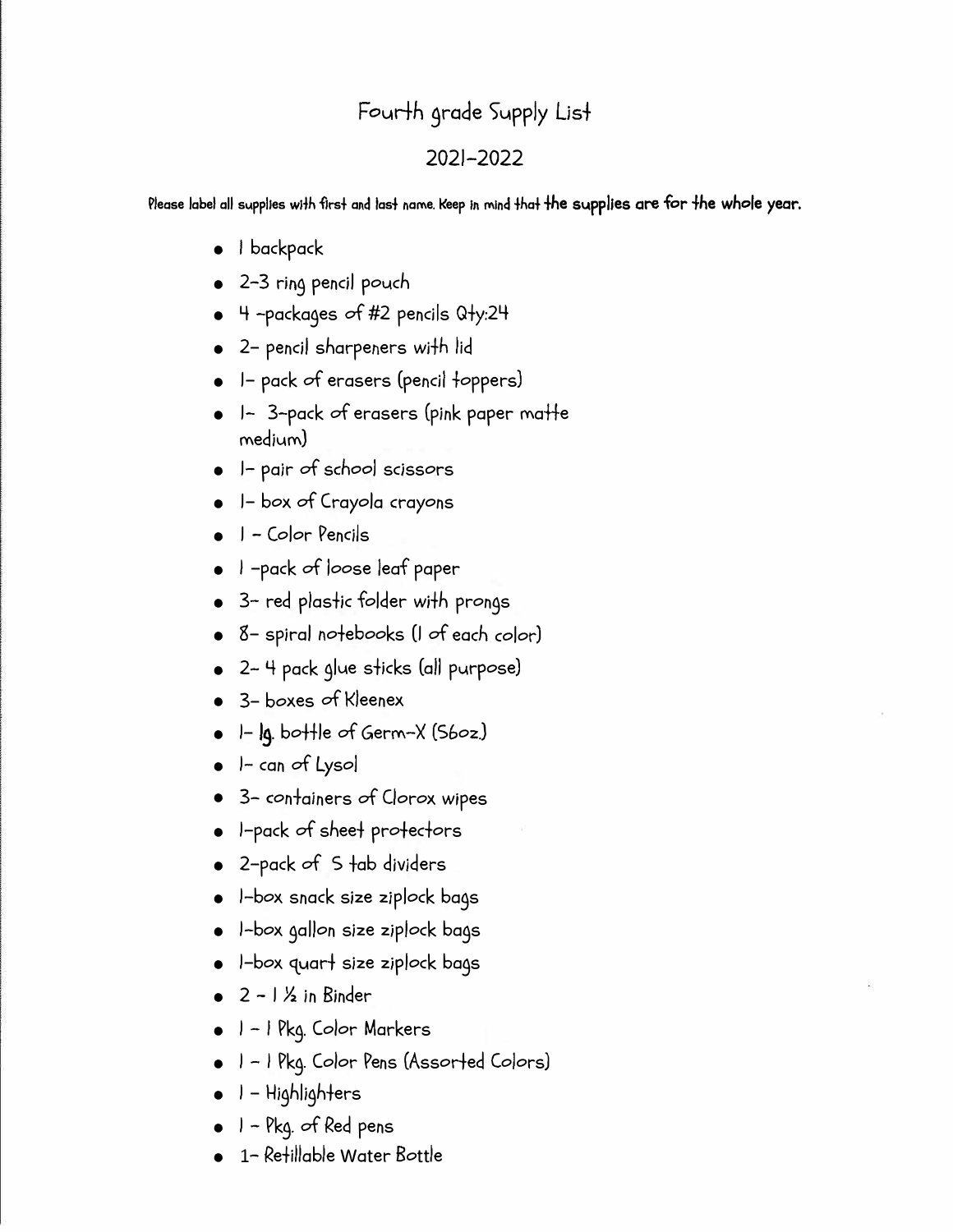## **2021-2022 5 th Grade School Supply List**

**Teachers: Mrs. Flores, M1·s. Hernandez, Mrs. Ortiz** 

**READING/LANGUAGE ARTS** 

One-2 Inch Binder 2 Composition Books **MATHEMATICS** 

One-2 Inch Binder 1 Spiral Notebook

#### **SCIENCE/SOCIAL STUDIES**

One-2 Inch Binder 2 Composition Books Quart Size Ziploc Bags **SANITARY ITEMS: Remains in Homeroom Classroom**  Germ-X/Purell Hand Sanitizer 2 Tissue Boxes 2 Clorox Wipes 2 Lysol Sprays

#### **OTHER SUPPLIES: Shared** by **ALL Teachers**

Set of Colored Pens Highlighters Dry Erase Markers Glue Sticks Scissors Mechanical Pencils or Pencils Personal Pencil Sharpener Zipper Bag or Supply Box 2 Packs of College Rule Paper Backpack Headphones Refillable Water Bottle

*These supplies will be used in all classes* & *need to be replaced regularly or as needed.*